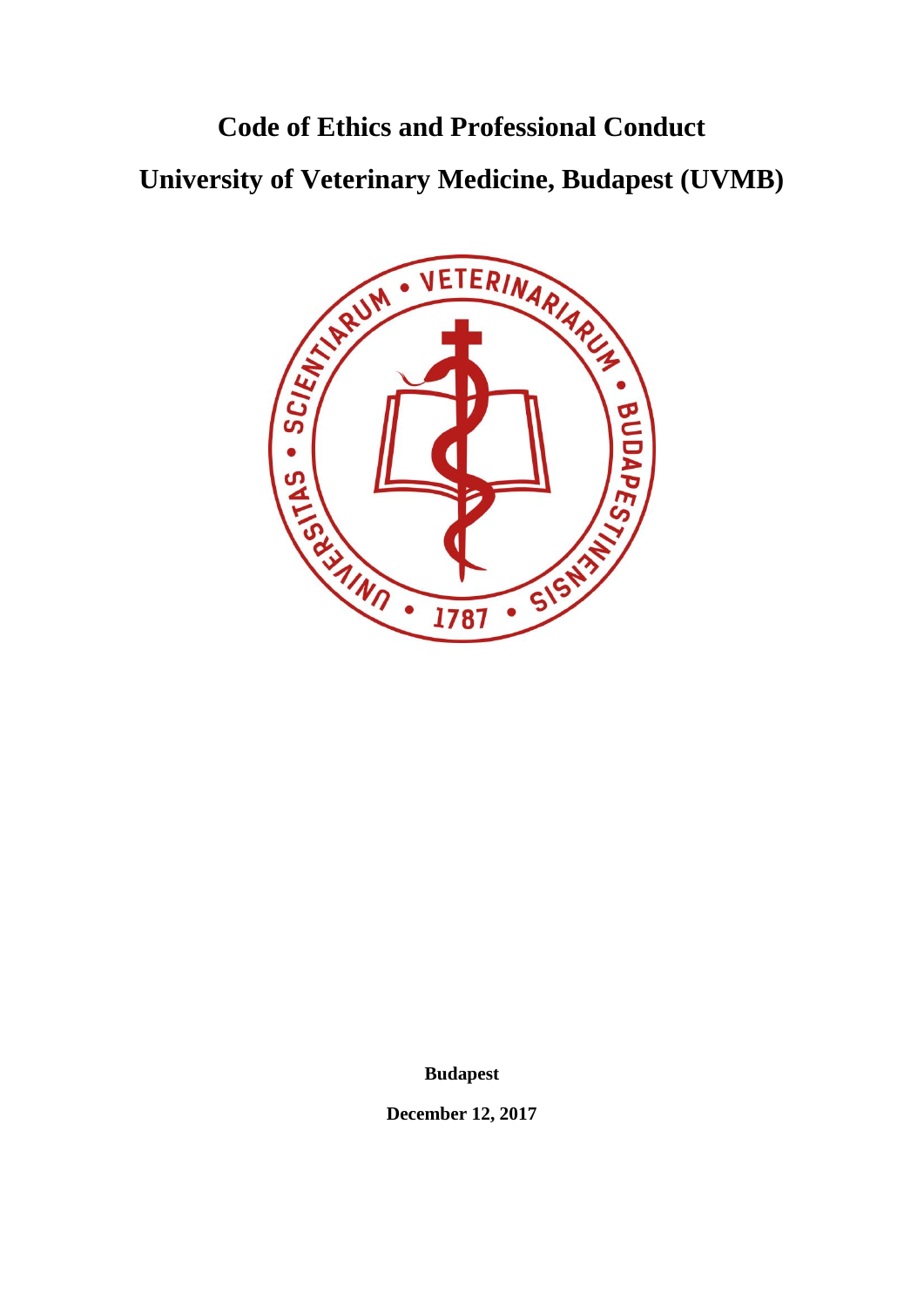# **Table of Contents**

| 3. Basic Standards of Behavior for Students and Academic and Research Staff 4         |  |
|---------------------------------------------------------------------------------------|--|
|                                                                                       |  |
| 5. Members of the Decision-making Bodies and Committees of UVMB and Its Departments 8 |  |
|                                                                                       |  |
|                                                                                       |  |
| 8. Ethical Norms, Rights and Obligations Applicable to Academic and Research Staff 11 |  |
|                                                                                       |  |
|                                                                                       |  |
|                                                                                       |  |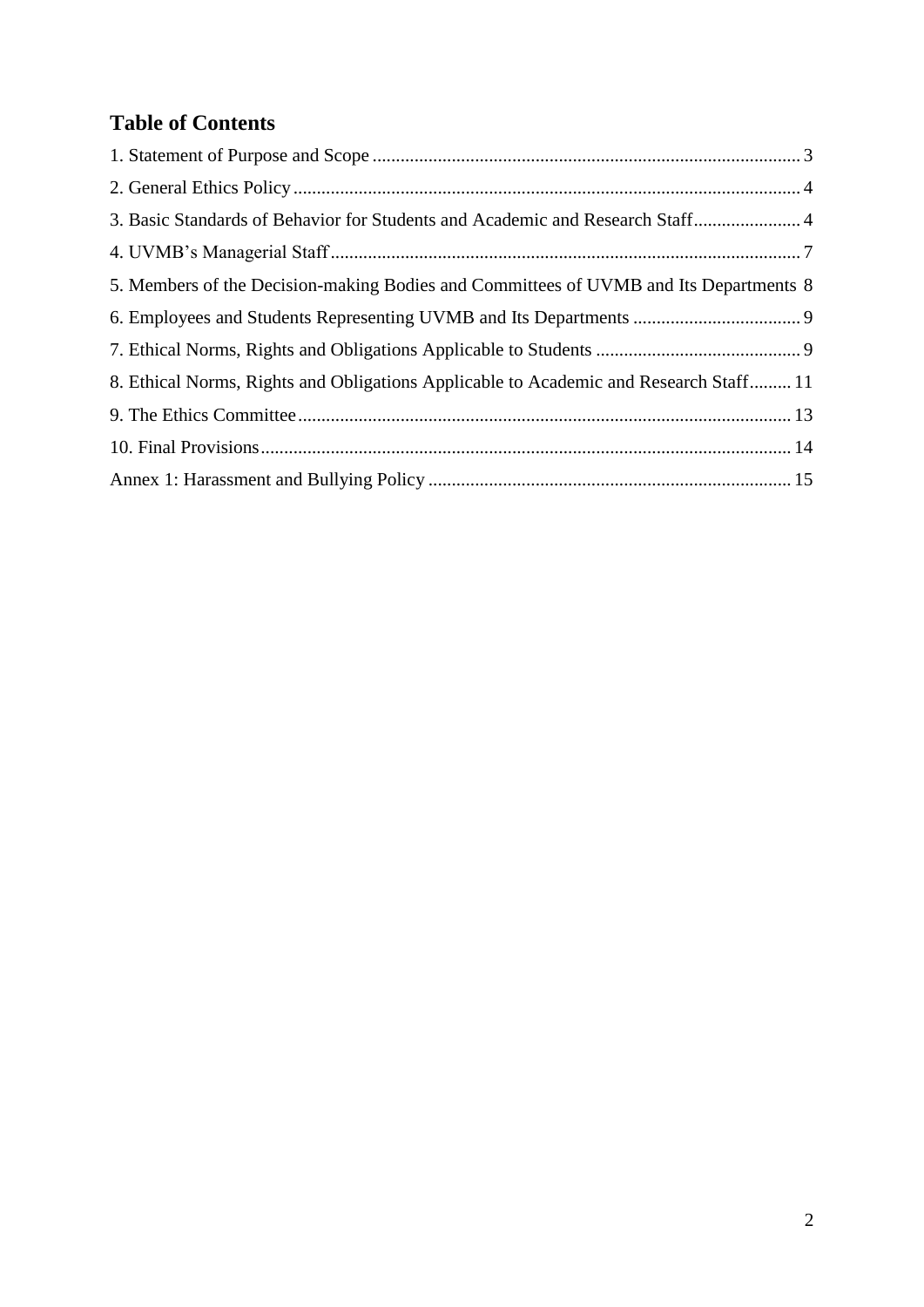## **1. Statement of Purpose and Scope**

#### **1.§**

<span id="page-2-0"></span>(1) The Code of Ethics and Professional Conduct (hereinafter the Code) of the University of Veterinary Medicine, Budapest (hereinafter UVMB) is a compilation of both personal and professional behavioral standards, a self-imposed system of values of UVMB.

(2) The Code is applicable to employees of UVMB governed by service regulations and registered students of UVMB (hereinafter Employees and Students, respectively).

(3) As laid down in the Code, a form of behavior, an instance of expressing one's views or a form of attitude is considered ethical if it serves to

- increase confidence of partners and clients in UVMB
- promote the reputation of UVMB
- aid in ensuring transparency of academic and research activities

(4) Laying down ethical norms governing behavior both within the walls of and when acting as representative outside UVMB serves to ensure confidence of parties in each other, reliability, credibility, integrity, objectivity and impartiality; to preserve existing organizational values and work culture at UVMB; to promote uniform conduct of Employees and Students; and to strengthen the existing positive image, unity, mutual responsibility and a sense of security. Ethical norms shall cover

- lawful behavior;
- commitment to contractual obligations;
- respecting one's dignity and right to protection of personality, prohibition of discrimination and harassment, insisting on impartiality;
- warranting the right to represent interests and have freedom of expression;
- ensuring a high level of expertise and professional reliability;
- accountability and equity;
- transparent, fair and professional administrative procedures, precise record keeping;
- protection of classified and confidential information;
- pertinent and honest communication;
- and abiding by rules on conflicts of interest.

(5) Apart from self-imposed obligations, the Code also gives certain rights to the Employees and Students of UVMB. It permits Employees and Students to carry out their activities in a way so that they can be held accountable morally as well, to refuse to complete unethical tasks or requirements without adverse consequences, to take action against them and to seek the opinion of the Ethics Committee in ethical conflicts.

(6) In cases of harassment and bullying guidelines proposed in Annex 1 of the Code are to be followed.

(7) Employees and Students of UVMB must become familiar with, accept and act according to the norms and requirements set out in this Code.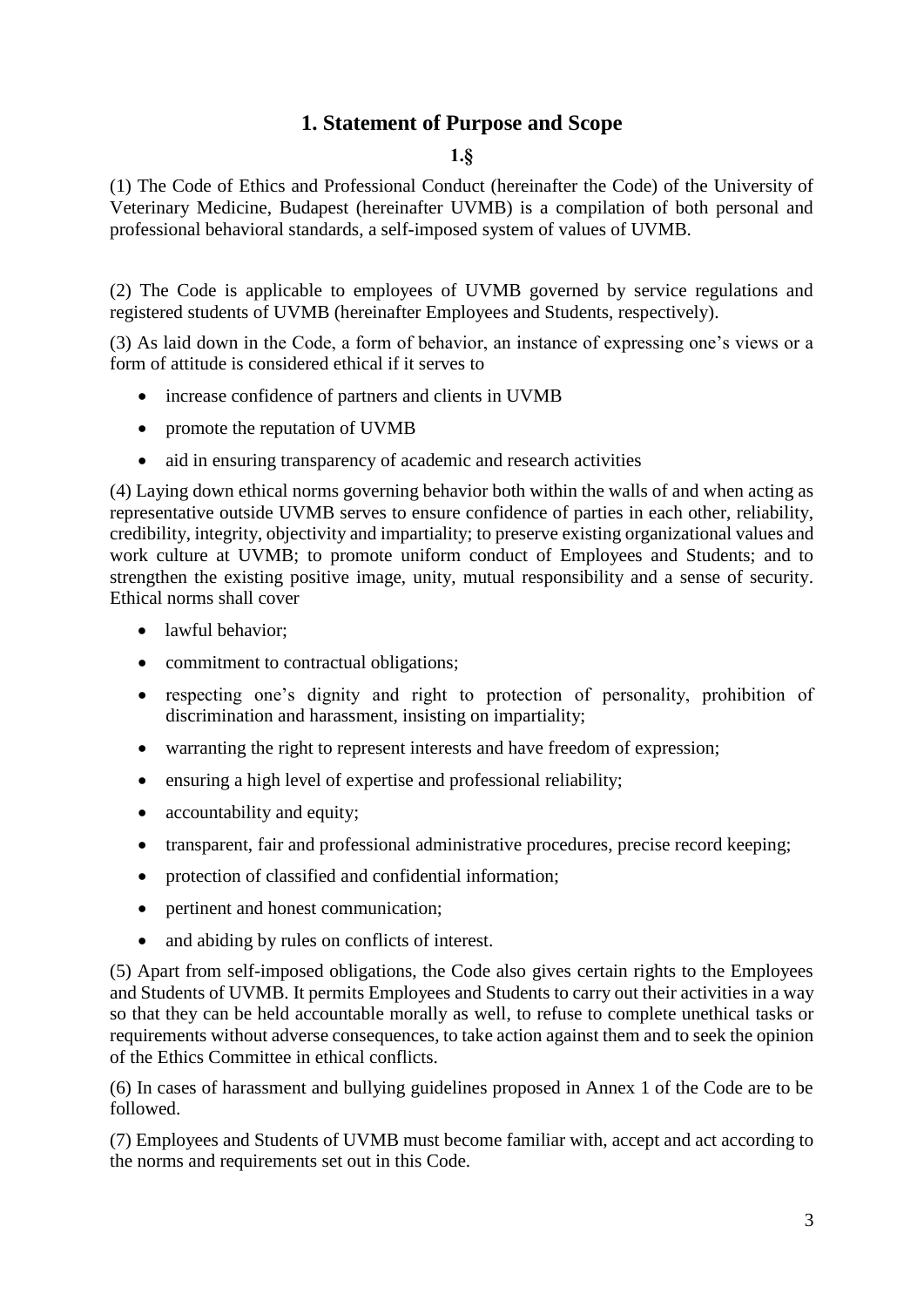(8) Requirements laid down in the Code serve as guidelines for Employees and Students of UVMB in situations where the behavior to be followed when performing an activity or making a decision is not clear because there is uncertainty or a lack of clarity regarding either the course of action to take or the scope of certain regulations.

(9) The behavior of Employees and Students of UVMB is considered ethical if it agrees with the requirements laid down in the Code.

(10) Employees and Students of UVMB are deemed to breach moral principles if they do not comply with the Code by infringing its requirements either intentionally or through negligence.

(11) The management of UVMB is to set up and operate Ethics Committees to provide a forum for discussing and resolving disputes concerning ethical behavior.

## **2. General Ethics Policy**

#### **2.§**

<span id="page-3-0"></span>(1) All Employees and Students of UVMB have the right to expect UVMB and other Employees and Students to respect their dignity and right to protection of personality and at the same time have a duty to observe the same principles when interacting with others.

(2) The Code lays down ethical norms based on social values generally accepted by Employees and Students which are pivotal in order to fulfill the objectives set out in UVMB's Mission Statement.

(3) In accordance with the Mission Statement of UVMB, the everyday activities of Employees and Students should be aided by establishing ethical norms that also endeavor to ameliorate society.

## <span id="page-3-1"></span>**3. Basic Standards of Behavior for Students and Academic and Research Staff**

#### **3.§**

(1) Employees and Students have a moral obligation to comply with laws and the requirements set out in the Internal Regulations of UVMB.

With their conduct, Employees and Students of UVMB aid in fulfilling the objectives and commitments of UVMB and they strive to comply with the ethical norms laid down in the Code when making a decision or carrying out an activity.

(2) Employees and Students are obliged to preserve the assets of UVMB and to use them in accordance with their intended purpose, and to use public funds or budget coming under their responsibility solely for legitimate university purposes in a lawful, expedient and efficient manner.

(3) Employees and Students have a moral duty to respect the dignity and rights of others and, in turn, have the right to expect others to respect their own dignity and rights. The conduct of Employees and Students should be governed by the supposition that others act according to ethical norms as well and Employees and Students should refrain from violating other people's rights while exercising their own rights.

(4) Employees and Students shall not be involved in business activities, take on positions or hold financial, commercial or any other kinds of interest which prove to be incompatible with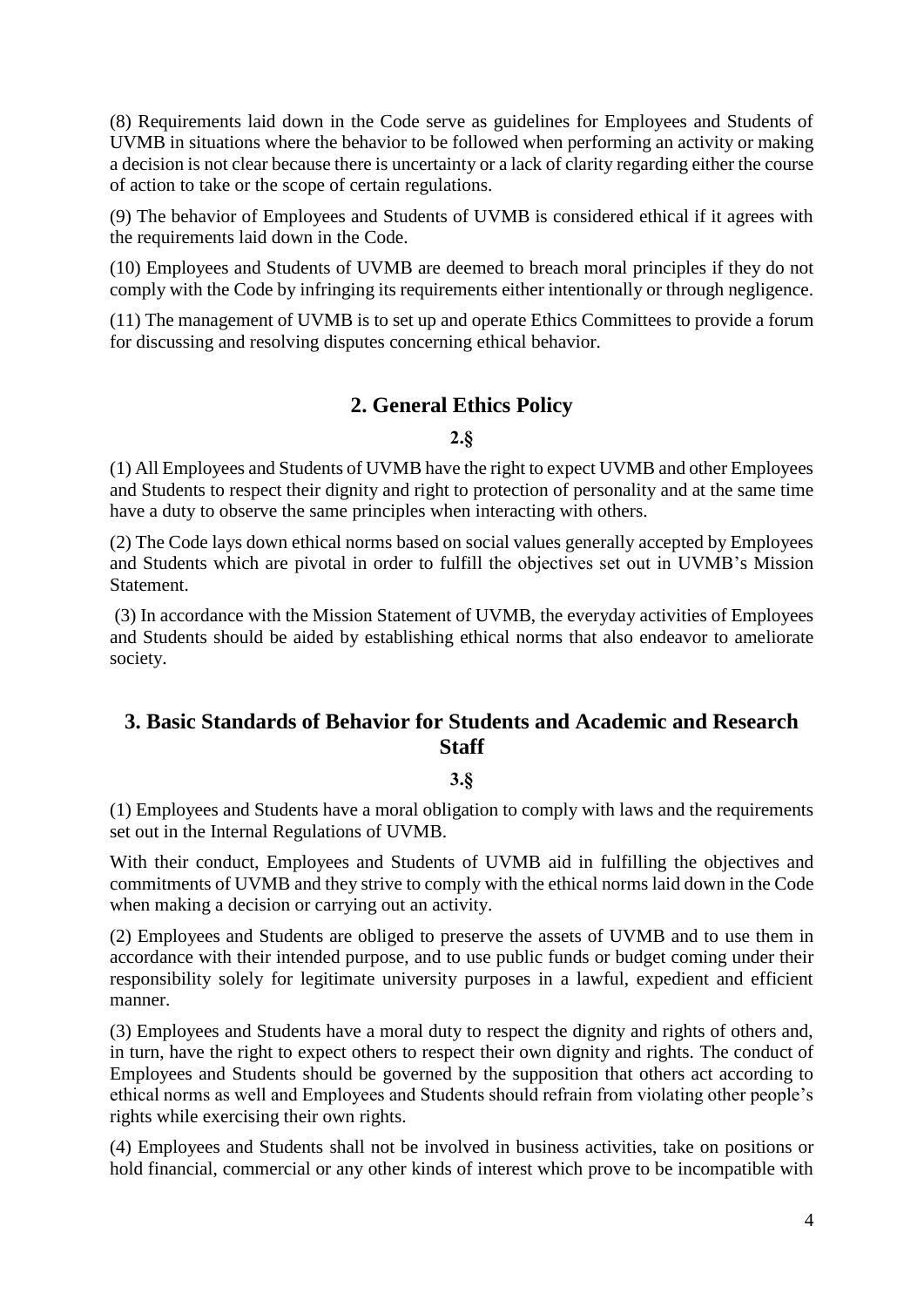their activities, position or duties at UVMB. Employees and Students shall not take advantage of their university status and position, public funds, budget or services coming under their responsibility, or information acquired in the course of their work, and they shall not use these to further their own or other people's interests even if their university status has ended.

(5) Should there be any putative conflict of interest between one's duties and private interests, or should one be put in a position where there is a conflict of interest with one's university status, Employees and Students have an obligation to report it to UVMB and to comply with measures taken in order to end this situation.

(6) Employees and Students are expected to perform their duties in a professional manner and in accordance with the law and the principles of their profession. To this end, they shall endeavor to constantly develop their professional skills and competence needed to fulfill their duties.

(7) Employees and Students of UVMB shall not intentionally mislead or deceive other Employees or Students, partners and clients of UVMB or the public. They shall not make public any kind of confidential information they acquired through carrying out their duties at or outside of UVMB without being authorized to do so. Employees and Students shall not seek opportunities that might defeat or influence the policy, the decisions or the activities of UVMB by revealing confidential information they acquired while performing their duties without authorization, in an inappropriate manner or earlier than intended.

(8) Employees and Students of UVMB shall

- a) perform the duties entrusted to them to the best of their abilities and as thoroughly and conscientiously as circumstances allow;
- b) fulfill their (ad hoc or permanent) duties entrusted to them by the management or other bodies of UVMB to the best of their abilities, they are not to abandon these duties unless justified by an overriding reason, and can expect to receive remuneration, allowance or moral reward proportionate to the amount of extra work in return;
- c) strive for objectivity in their decisions, refrain from bias, be it positive or negative, and discrimination of any kind, such as sex, ethnic origin, religious or political beliefs;
- d) oppose and seek to combat all forms of violence and offence;
- e) establish a good, facilitating relationship with other Employees and Students based on mutual respect and trust; support and help each other in performing their tasks at UVMB taking into account each other's rights and interests and the interests of UVMB;
- f) not offer, demand, accept or extort remuneration or other forms of allowance or service for the purpose of obtaining benefits of any kind;
- g) voice their opinions with respect towards others and accept other people's opinions regarding their activities with openness, and shall strive for tolerant, open and honest cooperation in both internal and external fora;
- h) seek to combat and take action against any instance of wrongdoing at UVMB in their area of responsibility, even if they become involved in a personal conflict as a result;
- i) in cases of moral conflict strive to resolve the issue through patient conversation with the other party involved, or, if it is not possible, they shall seek out the opinion of the Ethics Committee, or, as a last resort, of the public of UVMB with personality rights in mind;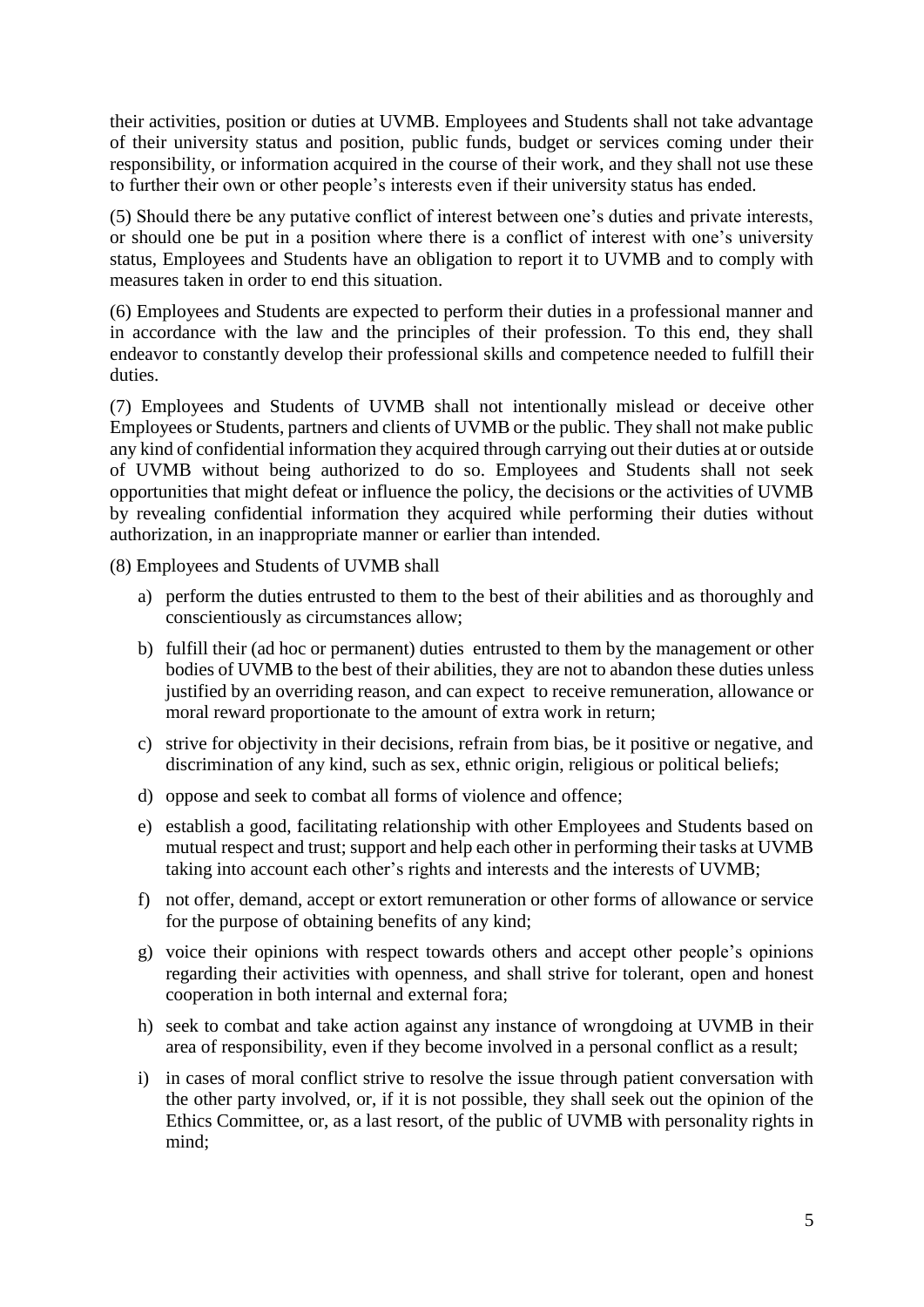- j) ensure conditions necessary for professional and personal development, and take action against behavior or phenomena that disturb the teaching and learning environment;
- k) credibly represent UVMB and its departments in their public utterances both within and outside of UVMB, and take action against utterances that portray a negative image of UVMB without due grounds for it;
- l) strive to uphold UVMB's good reputation and prestige, refrain from all forms of behavior that might jeopardize the interests of UVMB, and represent UVMB's legitimate interests at other universities as well;
- m) voice their opinions in cases concerning UVMB solely within their respective fields of competence, they shall do it responsibly, objectively, and taking into account the interests of UVMB;
- n) give information in a press release about UVMB only when authorized to do so;
- o) demonstrate loyalty and solidarity with other Employees, Students, and the different bodies and organizations of UVMB in order to promote a (morally desirable) sense of community;
- p) strive for a most extensive internal publicity and desire to be informed about issues and decisions relevant to them;
- q) handle data about UVMB and its Employees and Students in compliance with the law and the Internal Regulations of UVMB, protect records and databases, observe professional secrecy with regard to non-public information, and comply with intellectual property law;
- r) observe rules regarding personal or official data handling, and shall not acquire or pass on confidential data;
- s) not deliberately communicate misstatements about UVMB, its departments, Employees or Students in public;
- t) not use their official e-mail addresses on private social networking sites unless intended for marketing purposes authorized by their department heads;
- u) have the right to offer objective criticism about (collective or individual) actions or practices of the management and different bodies of UVMB, and whoever adopts retaliatory measures or makes threats for exercising their right to do so is deemed to breach moral principles;
- v) besides preserving their own culture, adopt to generally accepted behavioral norms to the extent that they become integral parts of the university community and endeavor to familiarize themselves with our customs and traditions;
- w) not engage in party political activities and agitation within the walls of UVMB, shall not spread political propaganda in any form, and, during lessons, shall refrain from comments on party politics not related to the course material;
- x) when engaging in politics, ensure
	- to separate their political activity both in time and space from their activities as tutors, researchers or students,
	- not to imply that UVMB is committed to any political party or political tendency,
	- not to get involved with groups, tendencies or movements whose goals and activities are contrary to UVMB's Mission Statement, goals or interests,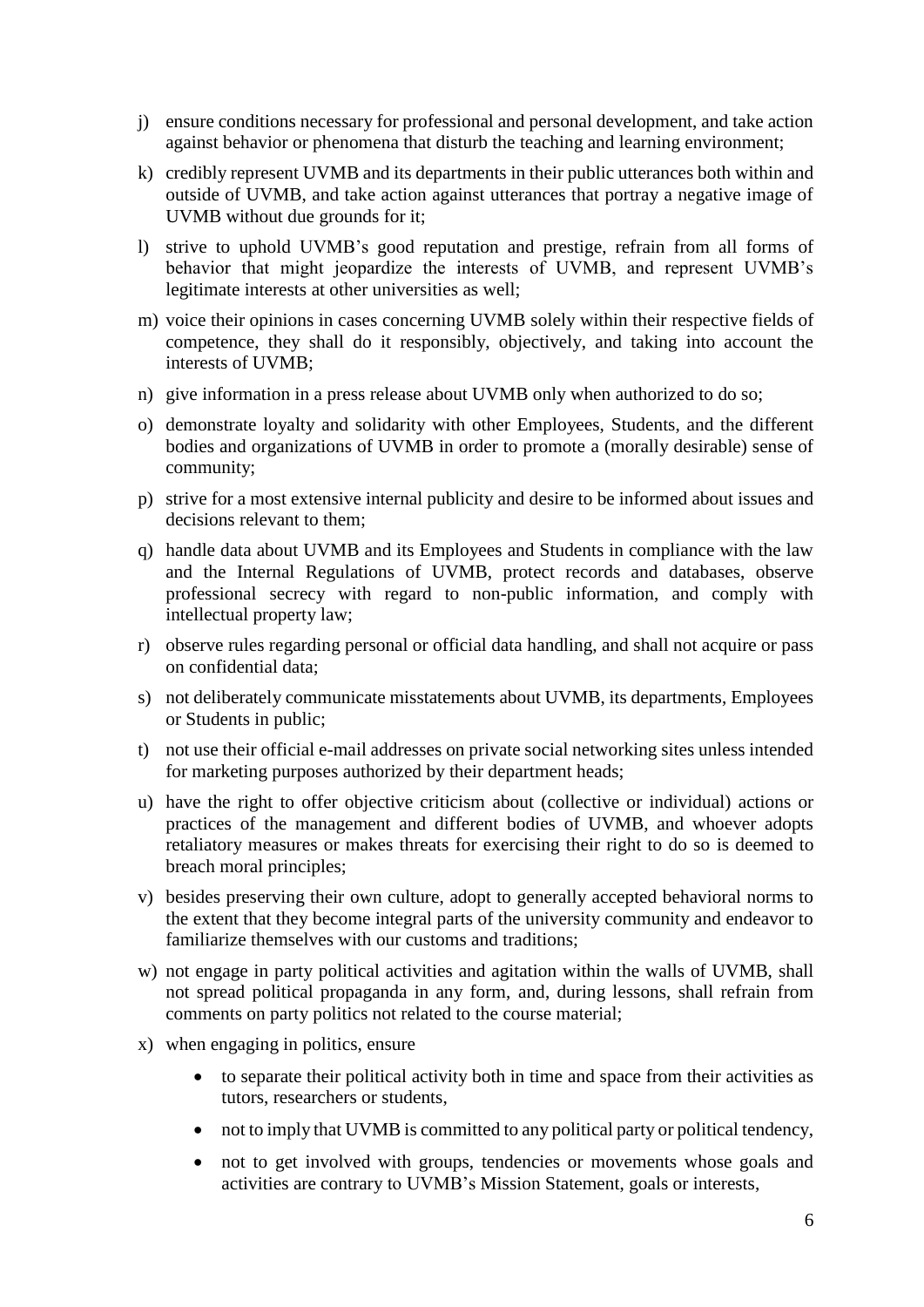- not to use their university status and title when expressing their political views,
- not to use their official e-mail address when corresponding on political matters, the website of their department for spreading their political views or university infrastructure for any kind of political purpose;
- y) be neutral and tolerant when dealing with matters concerning religion or beliefs in the course of their activities related to their university status;

(9) Employees and Students are expected to present a neat and clean appearance at work. Their clothes should be appropriate for the kind of work they are engaged in, and in some cases the clothes they must wear are specified by labor safety regulations. Employees and Students of both genders shall refrain from wearing clothes that are inappropriate for their working environment and might transgress other people's morals.

## **4. UVMB's Managerial Staff**

#### **4.§**

<span id="page-6-0"></span>(1) Employees and Students can be expected to observe moral principles only if management of UVMB and its departments, members of its elected bodies, and employees representing UVMB endeavor to create and safeguard conditions fostering ethical behavior and they themselves demonstrate ethical behavior.

(2) Employees and/or Students in managerial positions

- a) shall supervise the institution, organization, body, department, committee or students they are responsible for with dedication to UVMB and with professional, legal, commercial and moral responsibility, they shall observe moral principles and legal obligations related to them, and set exemplary behavioral standards to their colleagues;
- b) shall strive to make informed decisions and to allow of a cordial and constructive atmosphere in the community they supervise;
- c) when possible, request the opinion and advice of their colleagues in questions relevant to the community under their supervision, listen to their ideas, and encourage them to take part in the decision-making process;
- d) shall listen to their colleagues' or fellow students' professional and personal problems related to their university status, and welcome their comments relevant to their duties with openness and patience;
- e) shall assign tasks to their colleagues or fellow students they are reasonably expected to be able to perform given their knowledge, skills, position and current duties;
- f) shall inform their colleagues or fellow students of tasks to be fulfilled in due course, and shall make sure they get all the information they need in order to perform their tasks and shall ensure conditions necessary for their work;
- g) shall notify their colleagues or fellow students of the date, time and expected duration of meetings and sessions, expect their co-workers or fellow students to be punctual and they themselves shall endeavor to keep to dates and times;
- h) shall evaluate the performance of those they supervise objectively and on a regular basis, acknowledge good work, and should they be dissatisfied with their colleagues' or fellow students' work, they shall offer criticism based on facts;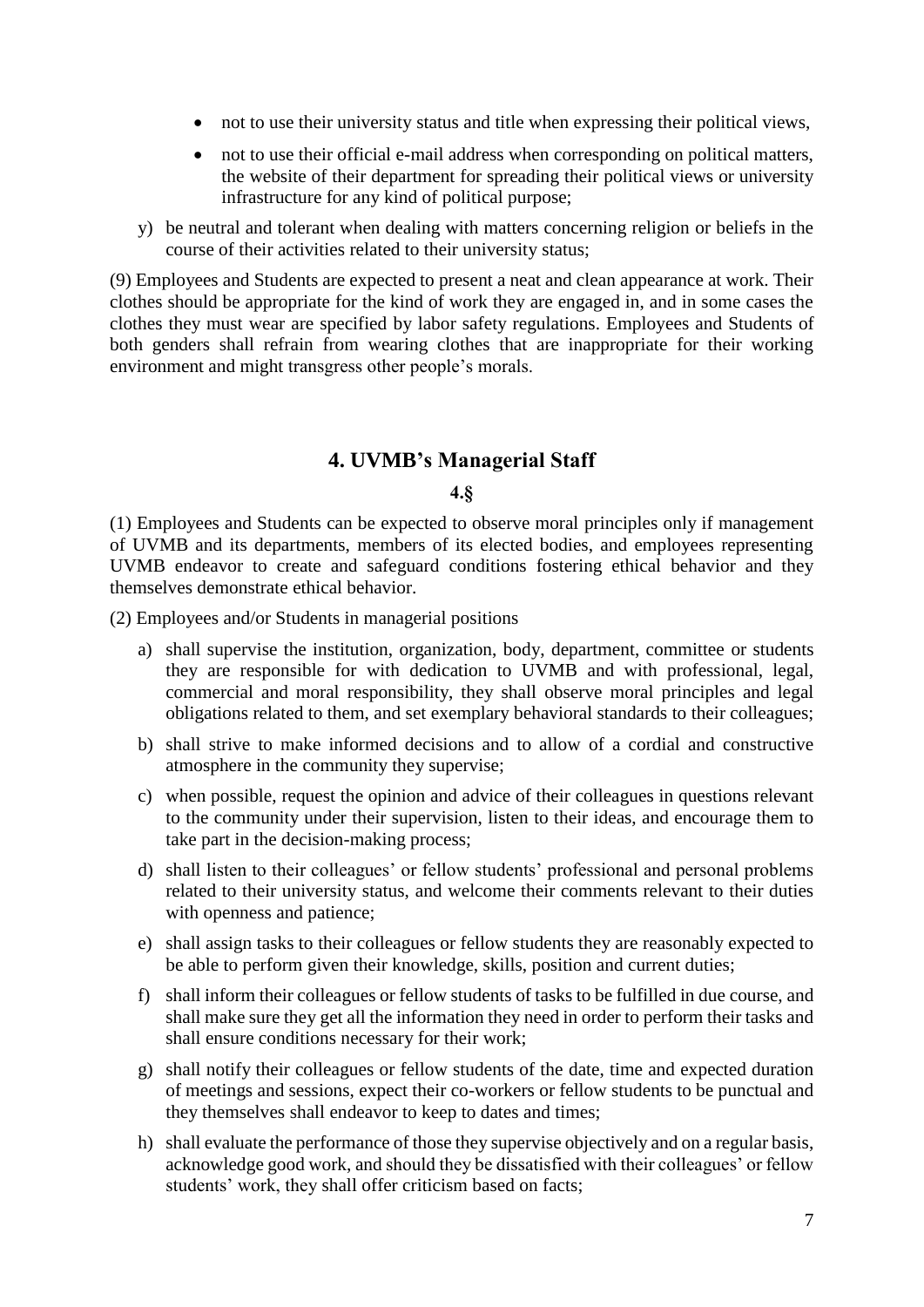- i) shall strive to create (working) conditions necessary for promoting their colleagues' professional career and development, to provide adequate human resources and new recruits necessary for work, and equal opportunities and publicity for their colleagues or fellow students;
- j) shall make sure that colleagues or fellow students to be appointed as representatives in decision-making bodies have the necessary professional skills and qualifications to properly represent the interests of the delegating community besides performing their duties at work;
- k) shall endeavor to resolve internal conflicts arising within their departments;
- l) shall not use their managerial positions for gaining unlawful benefits, for political manipulation, or for taking advantage of the hierarchical working relationship in situations outside work;
- m) have an obligation to ensure when providing information of any kind that all the data given are true, and are obliged to make sure that written works and all kinds of intellectual property created in their departments bear the names of only those individuals as authors who took part in the creation process;
- n) shall not engage in any activities that pose a conflict of interest with their managerial position, shall not jeopardize the interests of UVMB while holding a position in organizations outside UVMB, and shall not influence assessment of Employees or Students they supervise using their professional status or title;
- o) shall not use their position to gain undue privileges in the course of their studies.

## <span id="page-7-0"></span>**5. Members of the Decision-making Bodies and Committees of UVMB and Its Departments**

## **5.§**

(1) When accepting their duties, members of the decision-making bodies and committees of UVMB and its departments shall commit themselves to representing matters, individuals, organizations or communities entrusted to them acting solely in the best interest of UVMB.

(2) Members of different bodies and committees of UVMB shall

- a) go to meetings prepared and take part in them actively; and if they are unable to do so for either objective or subjective reasons, they shall return their mandate or resign;
- b) represent the views and interests of the community entrusted to them at meetings and vote objectively considering the facts while bearing in mind the interests of UVMB as well;
- c) not pass on information gained during in camera sessions or the content of committee files and meeting minutes containing confidential data to any unauthorized person;
- <span id="page-7-1"></span>d) not violate ballot secrecy.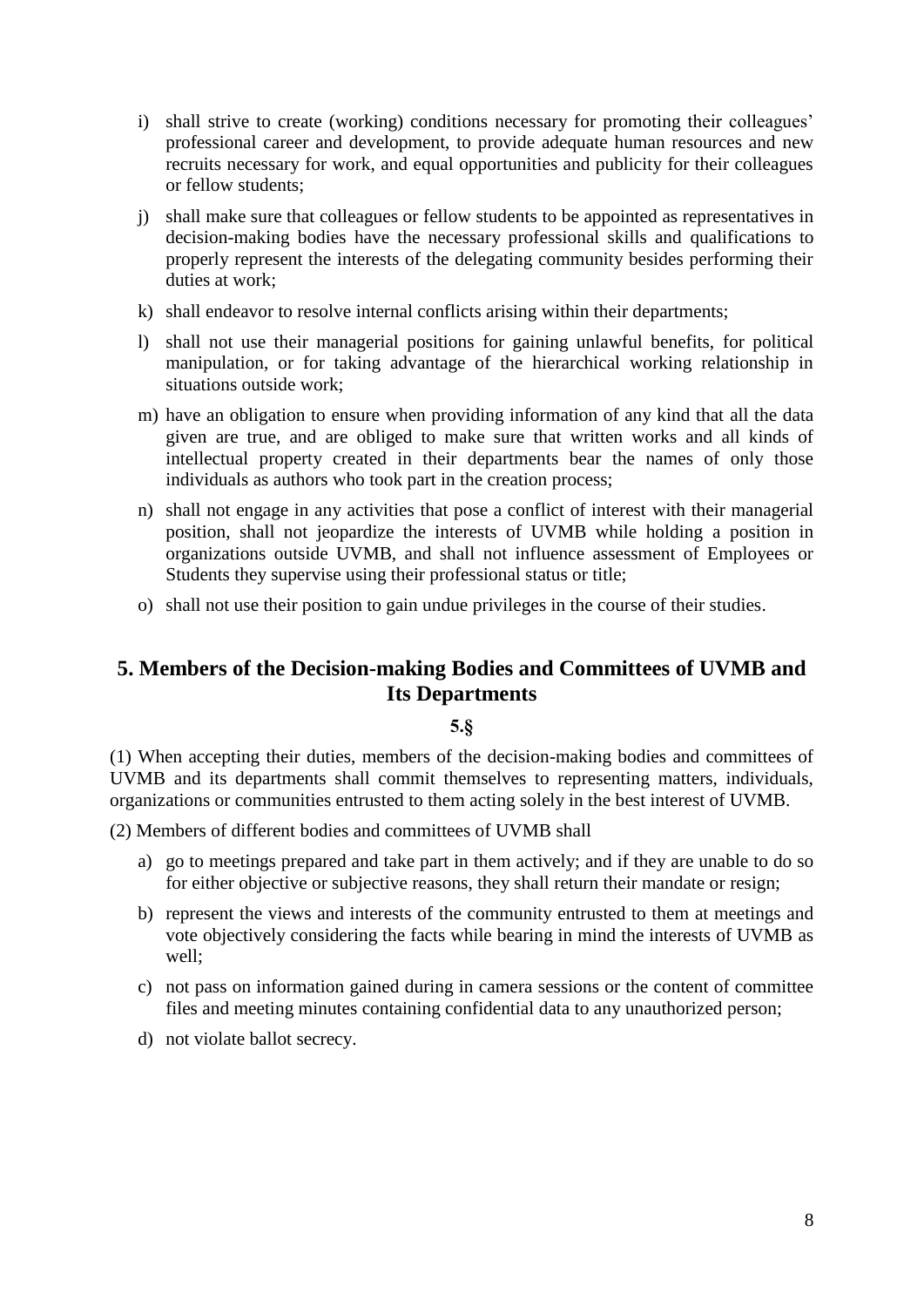## **6. Employees and Students Representing UVMB and Its Departments**

#### **6.§**

(1) In the course of their activity and performing their duties, Employees and Students come into contact with other Employees and Students or external partners who are not employed by UVMB through providing service, or carrying out administrative or other types of tasks. Employees and Students should keep in mind that they represent UVMB and its departments in such cases. They should be aware of the fact that everything they do and how they do it, including their decisions, the service provided, information given, or patient care, defines UVMB and its departments.

(2) Employees representing UVMB and its departments shall

- a) be sincere, honest, and fair, and free from bias and prejudice;
- b) be held responsible for the consequences of their decisions and actions when dealing with partners;
- c) be impartial and shall not discriminate against either certain individuals or a particular group;
- d) not request or accept- either directly or indirectly- presents, allowances or any other forms of gain which could have an influence on their judgement, their decisions or how they carry out the tasks assigned to them;
- e) carry out the tasks assigned to them complying with the laws and the decisions of managing bodies in a professional manner, without bias, with equity and justice, and in accordance with the rules of proper administration;
- f) respect the time and work of Employees and Students or other partners they deal with when delivering patient care or carrying out any other kinds of activity;
- g) assist Employees, Students or clients seeking their help through efficient and prompt patient care or office work during consultation or business hours;
- h) refer their partners or clients to the competent person or organization if they cannot help them solve the problems encountered.

## <span id="page-8-0"></span>**7. Ethical Norms, Rights and Obligations Applicable to Students**

**7.§**

(1) Students of UVMB are entitled to

- a) expect others to respect their dignity and right to protection of personality and at the same time have a duty to observe the same principles when interacting with others;
- b) a fair and honest learning environment and professional activity ensured by UVMB and Employees and fellow Students;
- c) seek the support of UVMB in ethical conflicts if their behavior is consistent with the principles set out in the Code;
- d) seek the opinion of the Ethics Committee in ethical conflicts.

(2) Students shall use solely authorized means and methods in the course of their activity and refrain from using unauthorized means and methods in order to seek or gain unfair advantage over their fellow Students.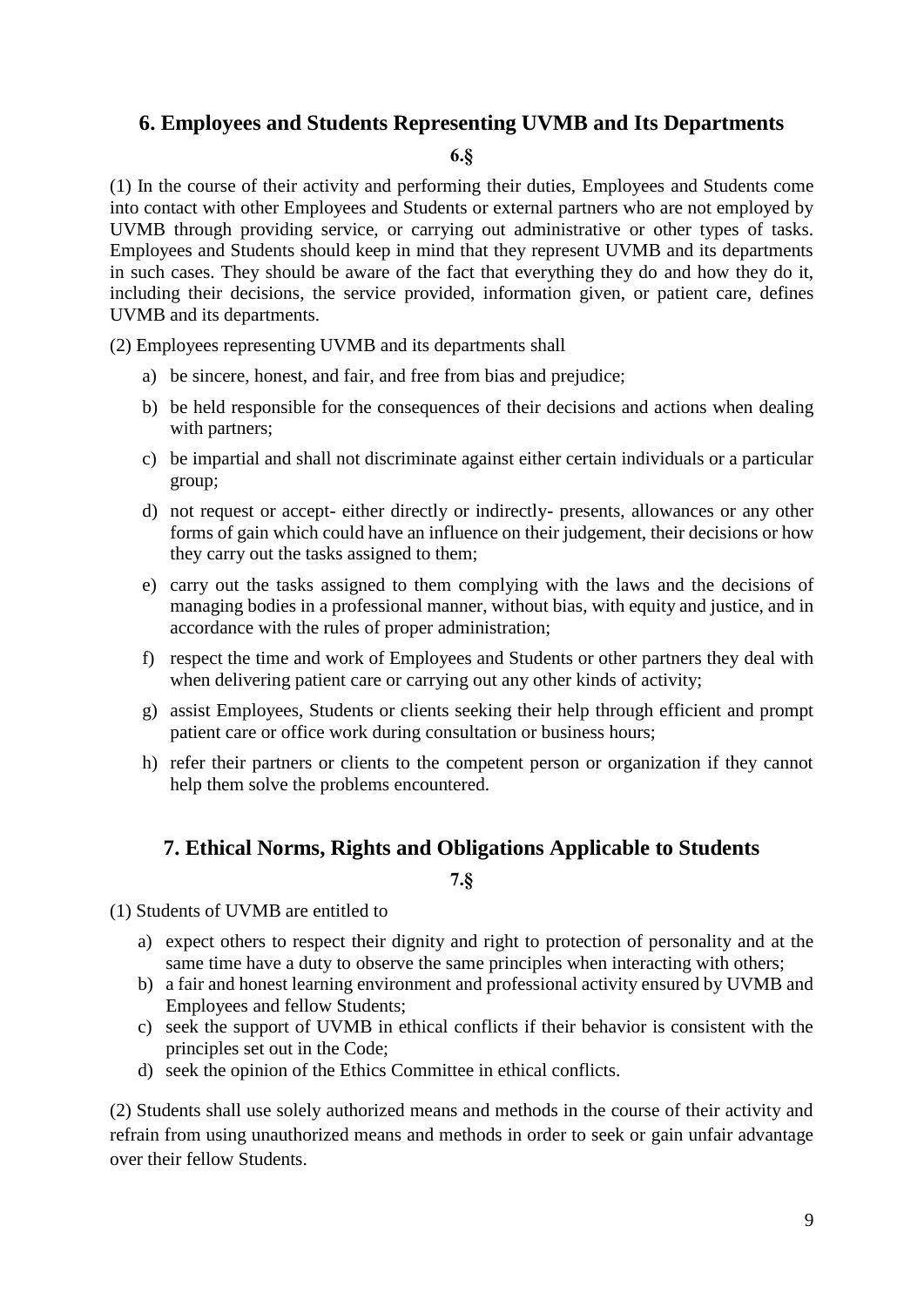(3) Students violate ethical norms if they

- a) illegitimately obtain confidential exam questions or materials or make an attempt to do so;
- b) use or attempt to use devices not authorized by the instructor when participating in a (written) test or quiz, a practical or oral exam, or while completing home assignments;
- c) ask for or accept help from another person when participating in a (written) test or quiz, a practical or oral exam;
- d) ask another person to take a (written) test, a practical or oral exam or to complete an assignment in place of themselves, or attempt to take a (written) test, a practical or oral exam or to complete an assignment in place of someone else;
- e) illegitimately claim the authorship of materials, research papers, any other kinds of written work or their summaries which are not their own, or fail to credit properly ideas taken from another;
- f) present work carried out jointly as their own, or falsely claim they have taken part in the working process to a certain extent;
- g) submit the summary of a research project or part of it simultaneously or any time in the future to another instructor without being authorized to do so by the instructor who originally set the task to them in order to further their own academic advancement;
- h) falsify the documents on students' academic progress in any way;
- i) use the results of other people's work without taking part in producing those results;
- j) falsify the results of their own or somebody else's work;

(4) Students are deemed to breach moral principles if they act in bad faith when using knowledge and skills acquired at UVMB.

(5) Students shall publish results as their own solely when obtained from research conducted by them, give credit to authors they borrow ideas from and identify and reference external sources complying with copyright rules. Students shall fully identify the work from which they have borrowed if and when they

- a) quote from a paper or speech other than their own or paraphrase any part of it;
- b) use the ideas, opinions, theories or models of others;
- c) use facts established by others or data and illustrations other than their own in their work.

If Students fail to do so, they commit plagiarism and violate the principles of honest and fair professional activity.

(6) If Students become aware that somebody has committed plagiarism, they shall initiate disciplinary action.

(7) Students violate the principles of honest and fair professional activity if

- a) they modify, destroy or withhold other students' work necessary for academic or professional advancement;
- b) they prevent or make it difficult or impossible for other students to access information necessary for their academic or professional advancement, or mislead their fellow students regarding academic or professional matters;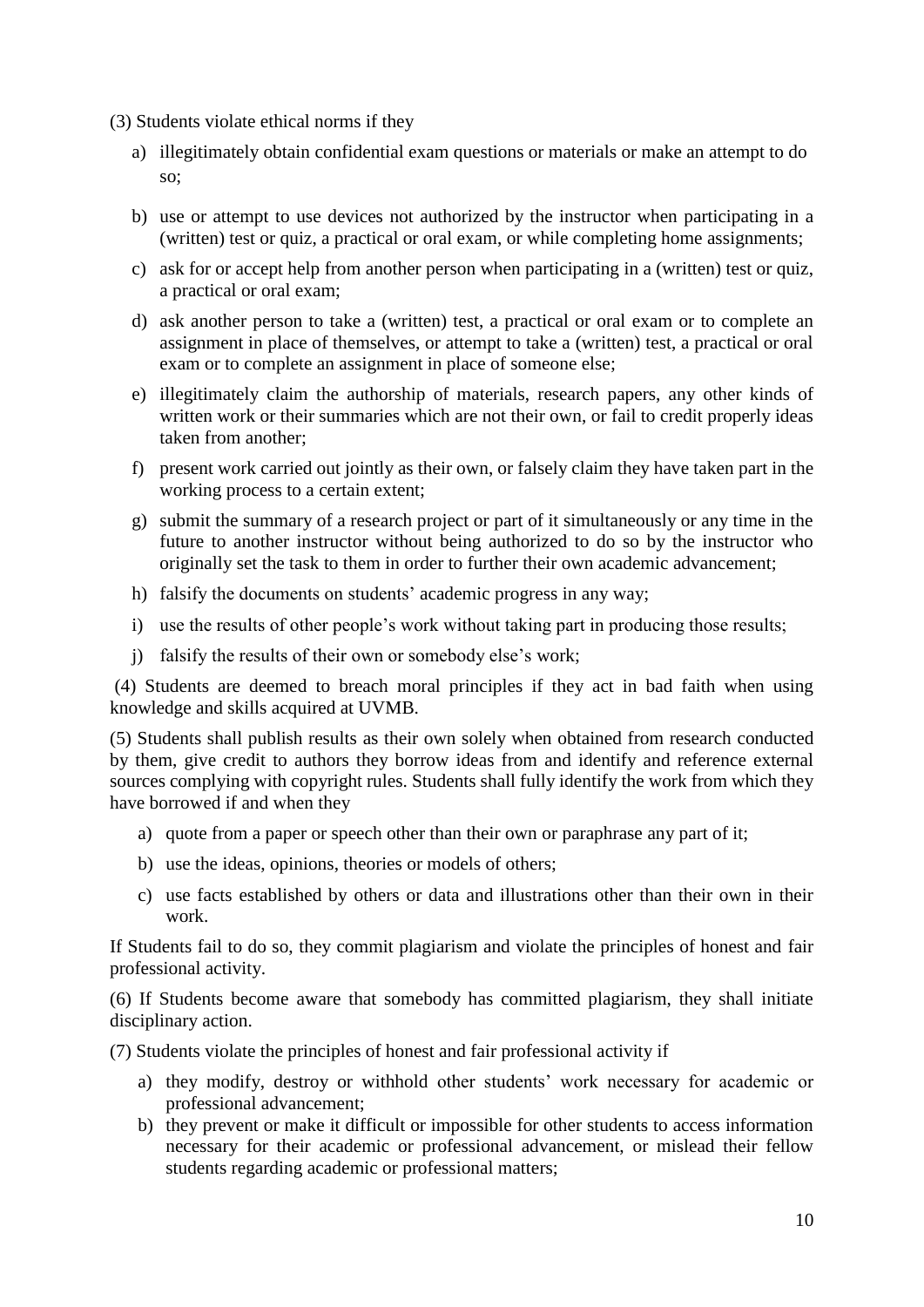- c) they damage, destroy or prevent access to materials or equipment assisting in learning, or modify or destroy data stored on computers;
- d) they impede the academic or professional development of their fellow students.

(8) Students shall assist other students with their academic or professional work and advancement in a transparent manner.

(9) Students shall provide factually accurate data relating to them.

(10) Students shall voice their opinions of other Employees and Students of UVMB in an honest, thoughtful and unbiased manner.

## <span id="page-10-0"></span>**8. Ethical Norms, Rights and Obligations Applicable to Academic and Research Staff**

#### **8.§**

(1) Members of academic and research staff at UVMB have the right to expect

- a) others to trust them in their effort to demonstrate ethical behavior and at the same time have a duty to observe the same principles when interacting with others;
- b) the support of UVMB in ethical conflicts if their behavior is consistent with the principles set out in the Code;
- c) UVMB to ensure conditions necessary for engaging in honest and fair professional activity;
- d) UVMB to provide them with the possibility of continuous professional development.

(2) Members of academic and research staff at UVMB shall

- a) refrain from being offensive or humiliating when evaluating Students' work or academic achievement;
- b) be open to Students' questions of professional or any other nature, and shall inform Students of the dates and times of consultations;
- c) give instructions to Students related exclusively to their academic work;
- d) refrain from evaluating the performance of Students with whom they have a family, friendly or hostile relationship in an exam setting, unless the exam is conducted before a board of examiners;
- e) not offer private lessons for fee or any other benefits to Students enrolled in subjects of their own departments;
- f) not make defamatory remarks about UVMB, its departments, its Employees or Students in public, and shall refrain from doing so especially in the presence of Students;
- g) take on duties that do not jeopardize UVMB's interests and shall avoid situations where there would be a conflict of interest with their university status;
- h) inform their immediate superiors of duties they take on outside of UVMB if they might affect the interests of UVMB;
- i) be an advocate of scientific truths while showing the highest degree of professional integrity and adhere to data and facts obtained through scientific methods, and shall refrain from falsifying the results of their own or other people's work;
- j) bring phenomena they deem dangerous or harmful as experts of their own field to the attention of the public or authorities;
- k) assist their co-workers with their professional development;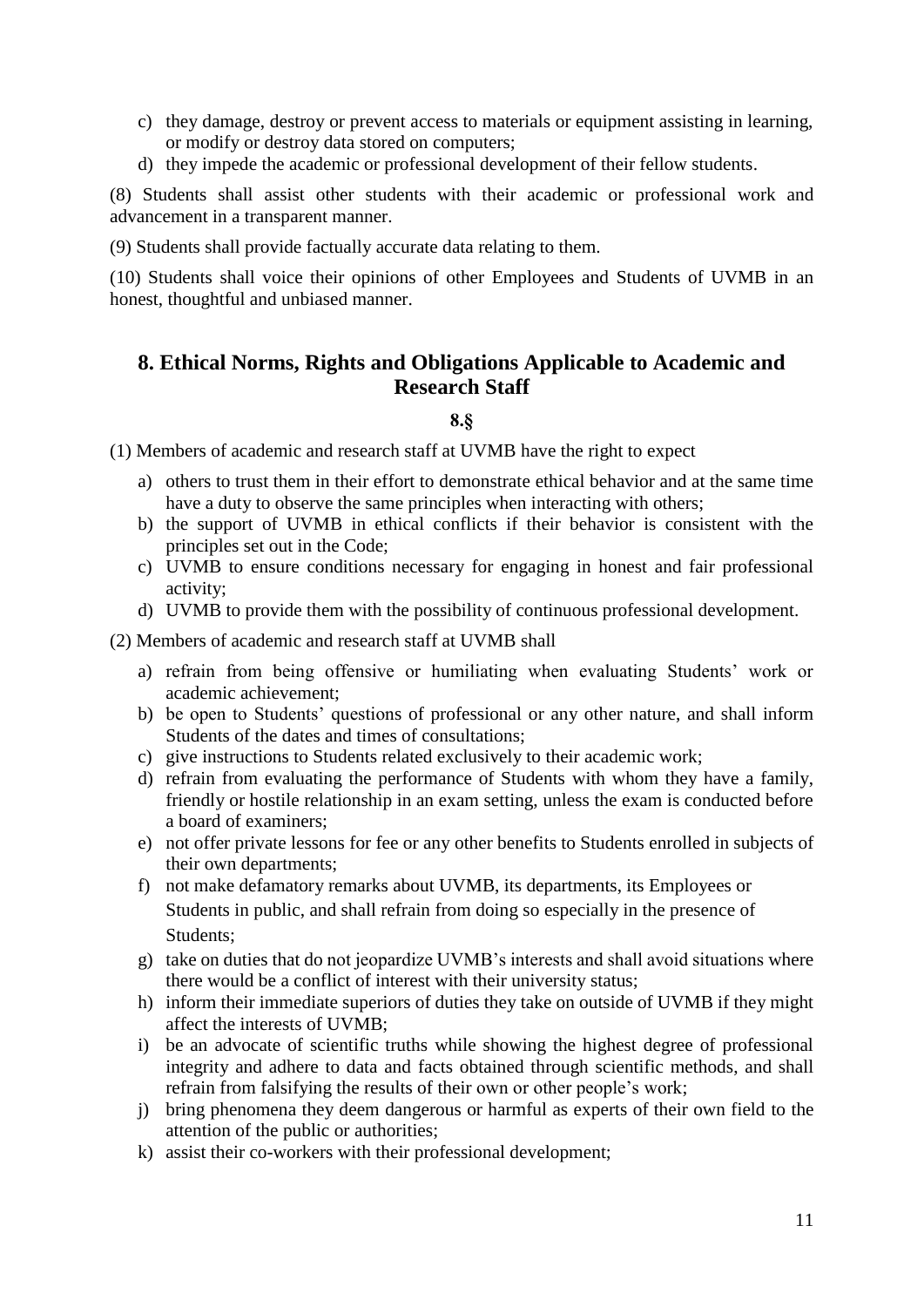- l) provide their colleagues with feedback on their work, and shall be open to the opinions and legitimate criticism of others regarding their own work;
- m) not accept unethical assistance in order to further their own professional advancement;
- n) comply with the publication practices and standards of their own disciplines when disseminating research findings, shall clearly state how much of the work was done by them and other researchers, and shall preserve the partial results of their research in order to be able to prove the genuineness of their own results;
- o) give credit to those who assisted them in their publications.
- (3) Members of academic and research staff at UVMB have the right and obligation
	- a) to help their Students develop both their personalities and morals, to set an example for them, and, if the need be, to help them with their personal problems or their studies;
	- b) to keep up-to-date with the development of their own disciplines, and with the latest trends and methods in the field of learning and teaching;
	- c) to accept positions or undertake duties that they are competent to (ful)fill and have the necessary time available to them to prepare for;
	- d) to perform their (professional) duties with a high degree of precision following careful planning, and, to this end, to be informed of the tasks to fulfill in time;
	- e) to be informed of the dates, times and expected duration of committee sittings and other formal meetings in due course so that they can prepare for them;
	- f) to seek the opinion of the Ethics Committee in ethical conflicts;
	- g) to carry out their educational tasks to the best of their knowledge and to strive to pass on the most up-to-date knowledge related to their field to Students.
- (4) Members of the academic staff of UVMB shall
	- a) deliver lectures and instruct practicals personally, unless justified by an overriding reason, be well-prepared, punctual and shall inform Students of any change in due course and through appropriate channels;
	- b) deliver lectures or instruct practicals incorporating the latest advancements in their fields in a suitable way, and shall provide Students with a written summary of the material to be learned;
	- c) inform Students of their expectations, the requirements of progress checks and exams, and shall make all reasonable efforts necessary to prepare Students for progress checks and exams;
	- d) set tasks for Students to complete in the course of progress checks or exams that can be fulfilled after successfully completing the course;
	- e) refrain from one-to-one exam situations and ensure that Students complying with the rules and regulations of exams or tests do not suffer any disadvantage should any of their peers be caught cheating;
	- f) endeavor to eliminate circumstances that would allow for cheating in exam or test situations;
	- g) inform Students in advance of the fact that, should any of them be caught cheating, they shall be suspended;
	- h) be impartial when evaluating Students' work and shall base their system of evaluation on disclosed and unified criteria;
	- i) provide Students with exam or test dates that are evenly distributed over a period of time, and ensure the same level of difficulty of exam or test questions;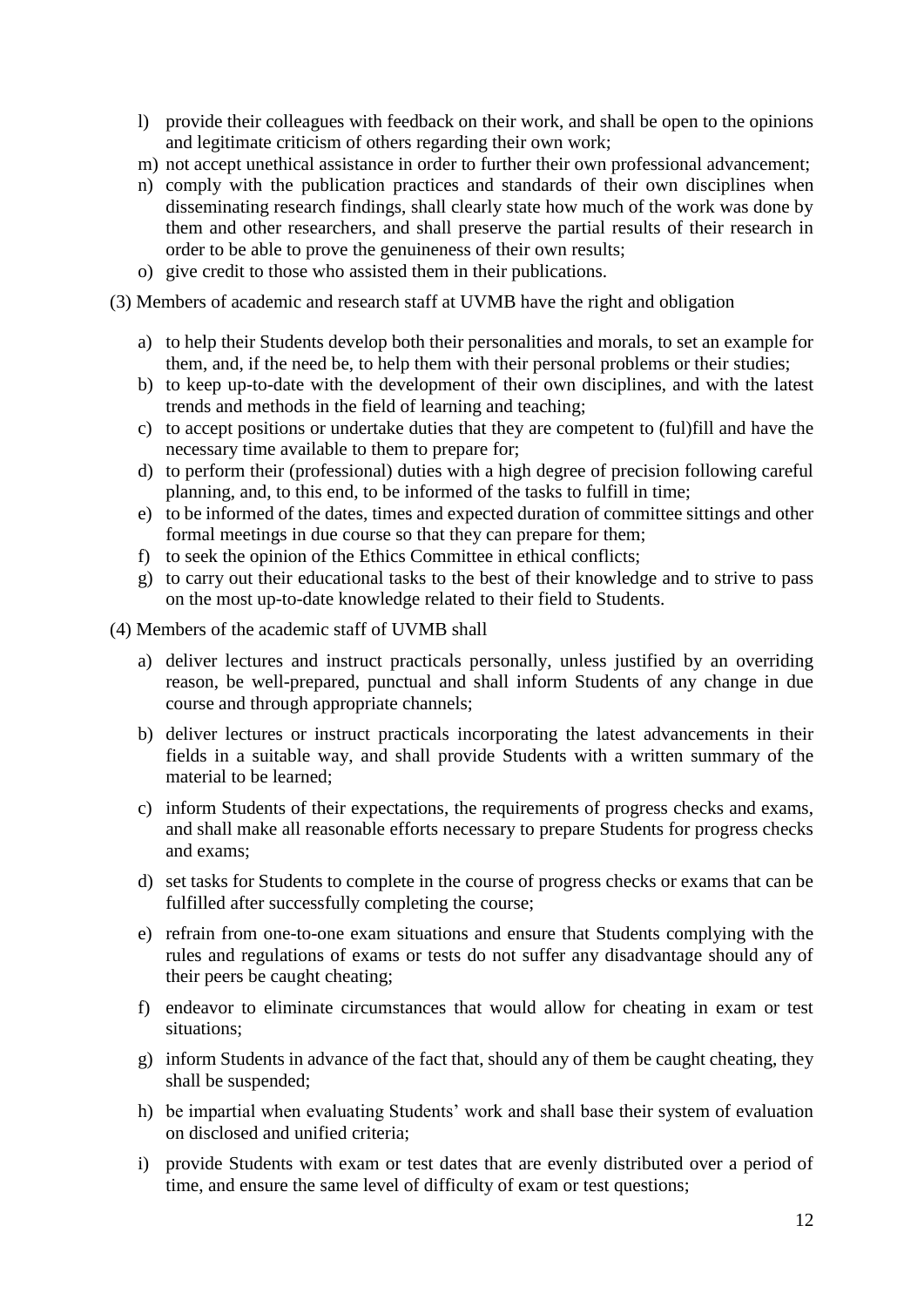- j) justify their reasons for giving a Student a certain grade and inform the Student of the correct answers if requested by the Student;
- k) refrain from informing a Student of their grades in public without the consent of the Student;
- l) endeavor to prevent disclosure of confidential exam or test questions and materials before the time of the exam or test.

## **9. The Ethics Committee**

#### **9.§**

<span id="page-12-0"></span>(1) By agreeing to comply with the Code of Ethics and Professional Conduct the University of Veterinary Medicine, Budapest sets forth the furtherance of maintaining the professional and institutional integrity of UVMB through implementation of its ethical norms. In controversial situations UVMB wishes to achieve this goal by way of the Ethics Committee.

(2) Following adoption of the Code, in controversial situations where ethics are concerned the senior manager having competent authority regarding the issue at hand shall convene the Ethics Committee, which shall strive to resolve the conflict by adopting an opinion either on their own initiative or upon request.

(3) The main priority of the Ethics Committee shall be to harmonize the guidelines laid down in the Code with the everyday practices of university life by using the means at its disposal.

(4) To this end, everybody to whom the Code applies is obliged to cooperate fully with the Ethics Committee.

<span id="page-12-1"></span>(5) The Ethics Committee shall operate and conduct disciplinary proceedings as laid down in the rules of procedure of the Ethics Committee.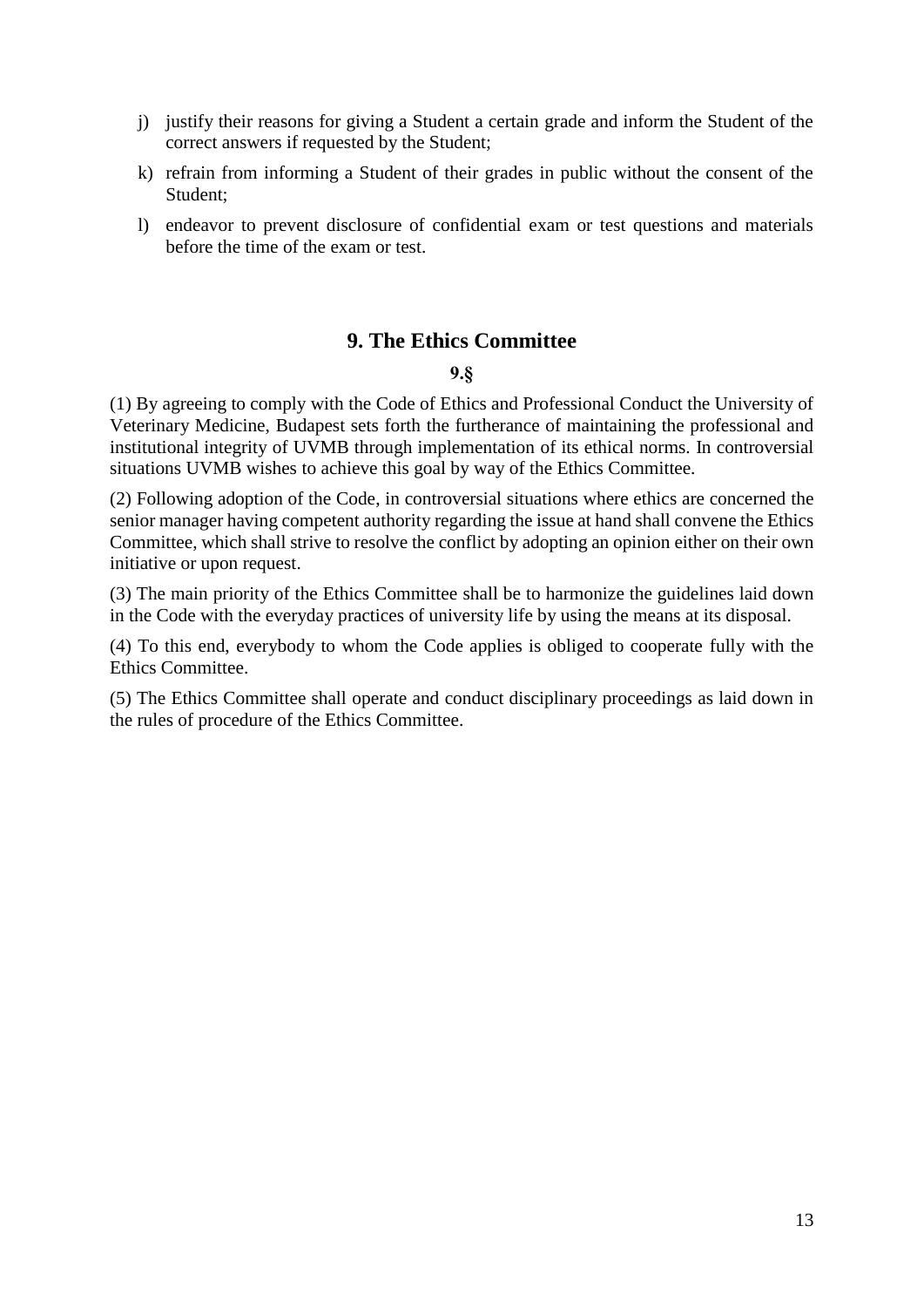## **10. Final Provisions**

**10.§**

(1) The Code of Ethics and Professional Conduct was negotiated with and approved by the Senate of UVMB on \_\_\_\_\_\_\_\_\_\_, 2017 under No. \_\_\_\_\_\_\_.

(2) Following the decision of the Senate of UVMB this Policy entered into force on July 2, 2016, and its amendment on September 21, 2016.

#### **On behalf of the Senate of UVMB**

Dr. Márton Battay Secretary of the Senate

 Dr. Péter Sótonyi President of the Senate

**I agree**

\_\_\_\_, 201… Budapest Dr. Gergely Bohátka

Chancellor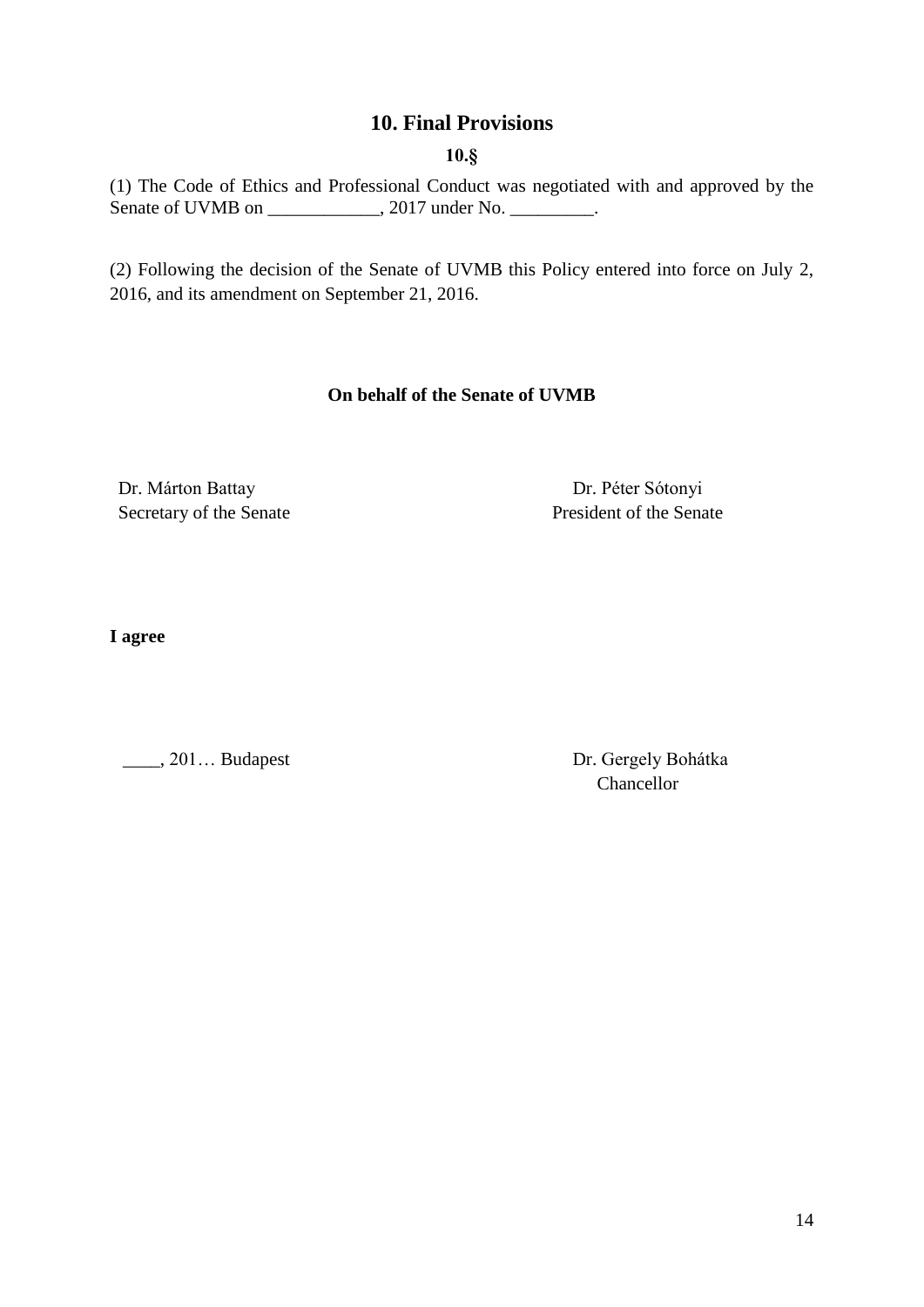# <span id="page-14-0"></span>**Annex 1: Harassment and Bullying Policy**

The following policy annexed to the Code of Ethics and Professional Conduct set forth by the University of Veterinary Medicine, Budapest (UVMB) is designed to provide guidelines and raise awareness for students and staff to identify inappropriate conduct and behaviors that are inconsistent with the values of UVMB.

Our Institution strongly believes that harassment and bullying pollutes the working and learning environment and has a detrimental effect upon the wellbeing, health, confidence, morale and performance of those directly affected by such behavior or who are witness to it.

UVMB is committed to creating a working and learning environment free from harassment and discrimination in which all staff, students and visitors to UVMB are treated with dignity and respect.

This Policy applies to all registered students of UVMB, students on a leave of absence, visiting students of other institutions and students of international academic exchange programs, diploma awaited students (all referred to in this Policy as 'students'), all members of staff and all visitors to UVMB.

UVMB strongly encourages any staff, student or visitor who considers they are suffering harassment to take action using the procedures set out in this policy. UVMB in turn commits to taking seriously and thoroughly investigating any allegations of harassment that are formally brought to its attention. No person will be treated less favorably for making an allegation in good faith. Where such an allegation is found to be true, action will be taken against the perpetrators, up to and including dismissal of staff or expulsion of students. Individuals who engage in unlawful harassment may also be held personally liable for their actions and subject to prosecution under criminal law.

## **The definition of harassment**

Harassment is any behavior that is unwelcome and affects the dignity of those subjected to it. For the purposes of this policy, UVMB will use and apply the following definition of harassment as being: 'Unwanted conduct related to a protected characteristic which has the purpose or effect of: violating a person's dignity; or creating an intimidating, hostile, degrading, humiliating or offensive environment for them.'

Any behavior that is unwanted and could reasonably be considered to violate a person's dignity or to create an intimidating, hostile, degrading, humiliating or offensive environment for them is potentially harassment. Typically, for behavior to be considered harassment, it must be persistent and continue or develop over a period of time. However, a one-off incident that is particularly serious can in itself constitute harassment.

Harassment can be communicated verbally, be physical in nature, or be expressed through other means of communication, such as letters, emails, text messages and graffiti. It may be expressed directly to the Complainant, occur in their presence or be communicated about them to a third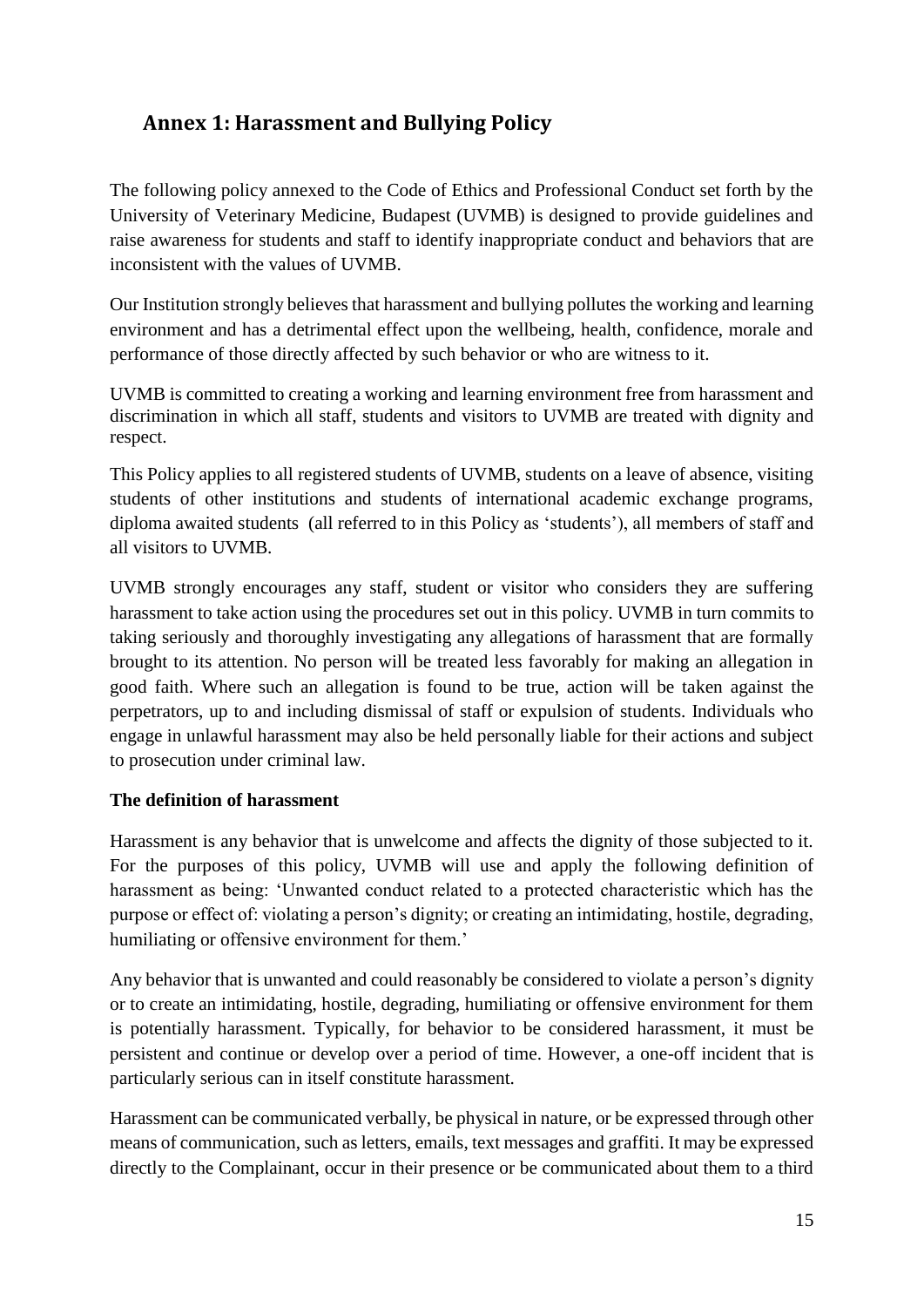party. Often harassment is targeted at a particular individual. However, a prevailing workplace or learning culture, where, for example, the telling of racist jokes or homophobic comments is tolerated, can also constitute harassment.

Behaviors amounting to harassment may include

- insults, name-calling and offensive language and gestures;
- inappropriate jokes;
- ridiculing and undermining behavior;
- inappropriate or unnecessary physical contact;
- physical assault or threats of physical assault;
- intimidating, coercive or threatening actions and behavior;
- unwelcome sexual advances:
- isolation, non-cooperation or deliberate exclusion;
- inappropriate comments about a person's appearance, intrusive questions or comments about a person's private life and malicious gossip;
- offensive images and literature;
- pestering, spying or stalking;
- offensive conducts related to a person's age, race, gender, ethnic or national origins, nationality or religious beliefs.

These examples are not intended to be exhaustive. They are, however, indicative of behavior that would be considered unacceptable conduct by UVMB. On occasion, individual perceptions of behavior may differ - perhaps due to differences in attitude, experience or culture - and what one person would consider acceptable behavior may be unacceptable to another. The defining factor in determining if behavior amounts to harassment is that the behavior is unacceptable to the recipient and could 'reasonably be considered' to amount to harassment. The intention of the person engaging in the behavior – whether or not they meant to harass – is not a primary factor in determining if harassment has taken place.

#### **The definition of bullying**

Bullying can be defined as unwanted 'offensive, intimidating, malicious or insulting behavior, an abuse or misuse of power through means intended to undermine, humiliate, denigrate or injure the recipient' intentionally. Bullying tends to be a repeated negative action over a period of time.

Typically, bullying is one person against another, or a group of people against an individual (such defined as mobbing). Bullying can also occur in less obvious scenarios and outside of traditional power relationships, e.g. a member of staff may be bullied by a student or a manager by a member of staff.

Behaviors constituting bullying may include

- ridiculing a person;
- using abusive or vulgar language, derogatory remarks, insults, or epithets;
- shouting or screaming at a person;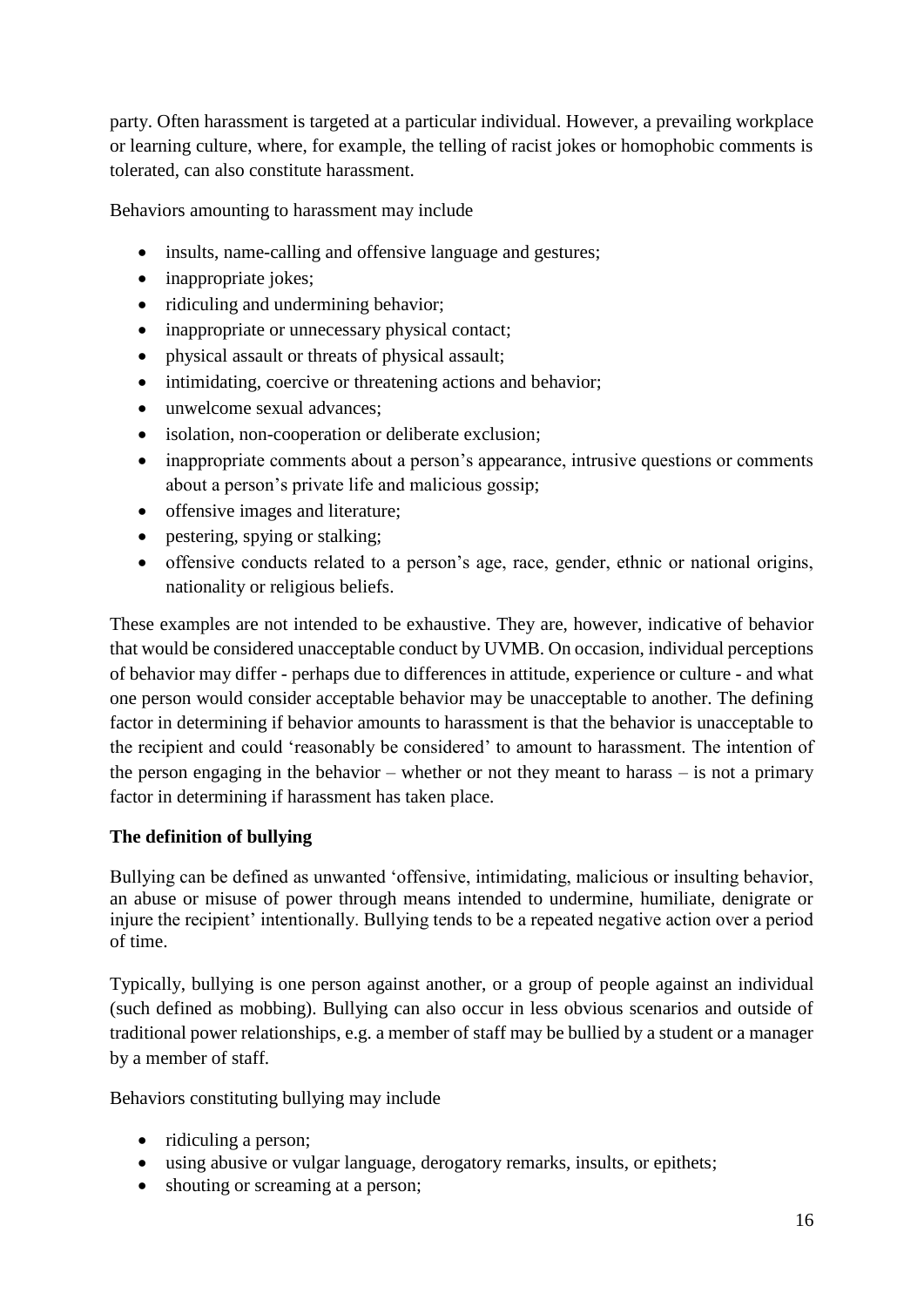- use of obscene gestures, or mocking;
- behaviors that are intimidating, threatening, disruptive, humiliating, sarcastic, or vicious may also constitute hostile behavior;
- setting someone up to fail, e.g. withholding necessary information or deliberate work overload ;
- unwarranted or invalid criticism and criticism which lacks the necessary constructive support to help the recipient improve their performance;
- persistently 'singling out' a person without good reason or deliberately excluding, isolating or ignoring an individual;
- making threats or comments about job security or academic success or failure without foundation;
- sending hurtful or threatening e-mails or instant messages, spreading rumors or posting embarrassing photos of others;
- openly and repeatedly labeling someone with demining words (e.g.: 'troublemaker').

The above examples are not exhaustive. They are, however, indicative of behavior that would be considered unacceptable conduct by UVMB. Be aware that bullying can take place not only physically or verbally but through the use of technologies such as the social media as well.

## **Good faith**

If, at any time, there is evidence that allegations of harassment or bullying have been made vexatiously or maliciously, that false information has been provided or that the Complainant has otherwise acted in bad faith, disciplinary action may be taken. Any investigation based upon those allegations may be terminated.

#### **Procedures in the case of harassment or bullying**

UVMB encourages staff and students to take action against harassment or bullying using the guidelines set out below. No person will be treated less favorably or suffer any detriment for having raised or supported an allegation made in good faith.

If a person believes they are being subjected to harassment or bullying it is recommended that, where possible and appropriate, those involved should attempt to resolve the situation informally in the first instance. It is, however, up to the Complainant to decide how they wish to proceed.

Whichever approach is chosen, it is recommended that a written record of any incident of harassment is made as soon as possible after an incident occurs. This should be signed, dated and kept for future reference.

#### **Filing an official complaint**

Official complaints must include

- Complainant's personal details;
- details of when and where the harassment or bullying took place, including dates and times;
- details of alleged harasser or bully;